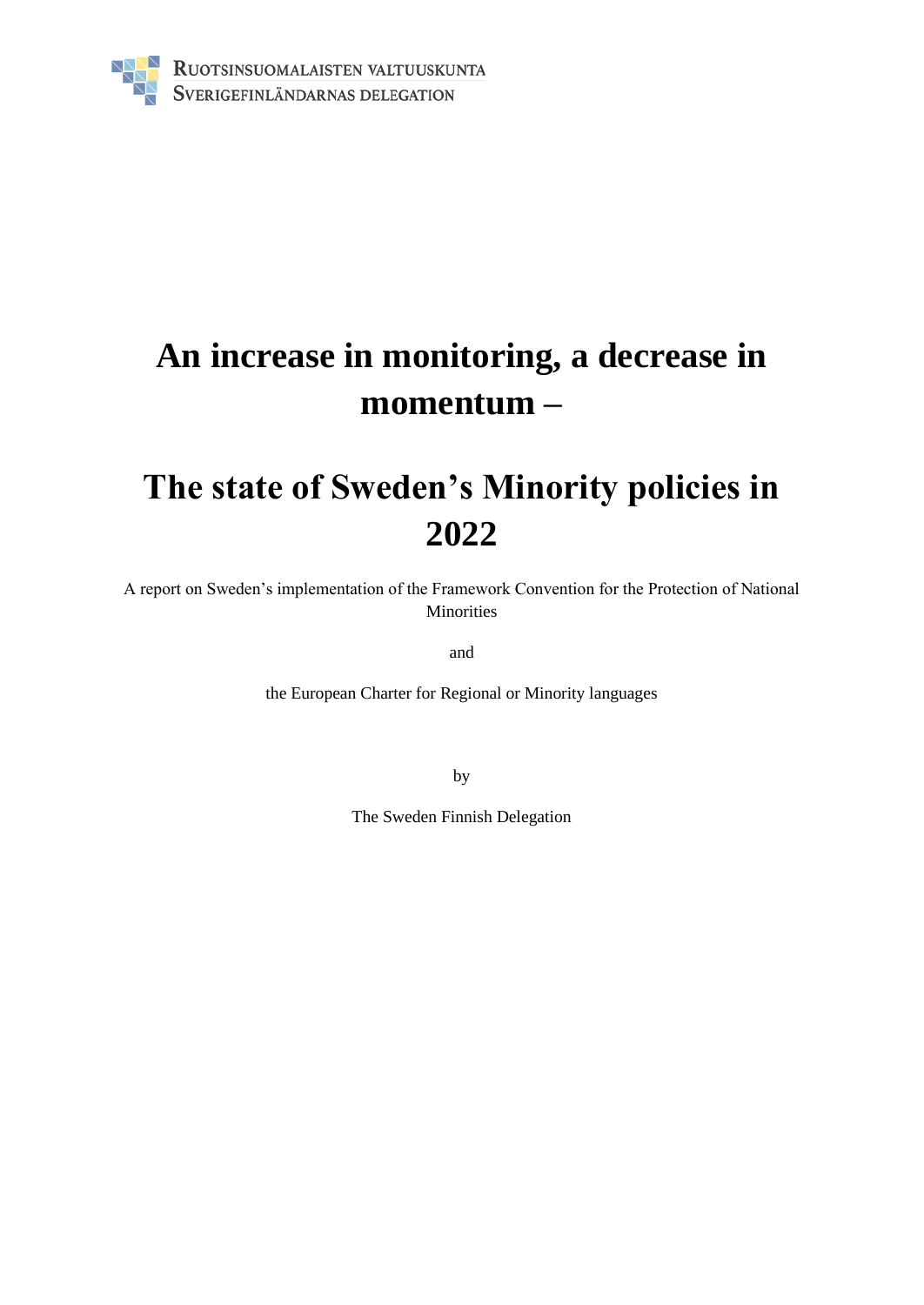

## **Introduction**

As noted by the former Minister for Culture and Democracy, with responsibility for national minorities, Amanda Lind, Sweden's commitment to minority politics and the protection of its national minorities celebrated 20 years in 2020. It is therefore with a sense of lost potential that the Sweden Finnish minority has followed the development of minority rights over the last few years. Worrying trends as far as the preservation of the Finnish language in Sweden is concerned have been observed in many official reports, while the recommendations for action in the same official reports are largely ignored.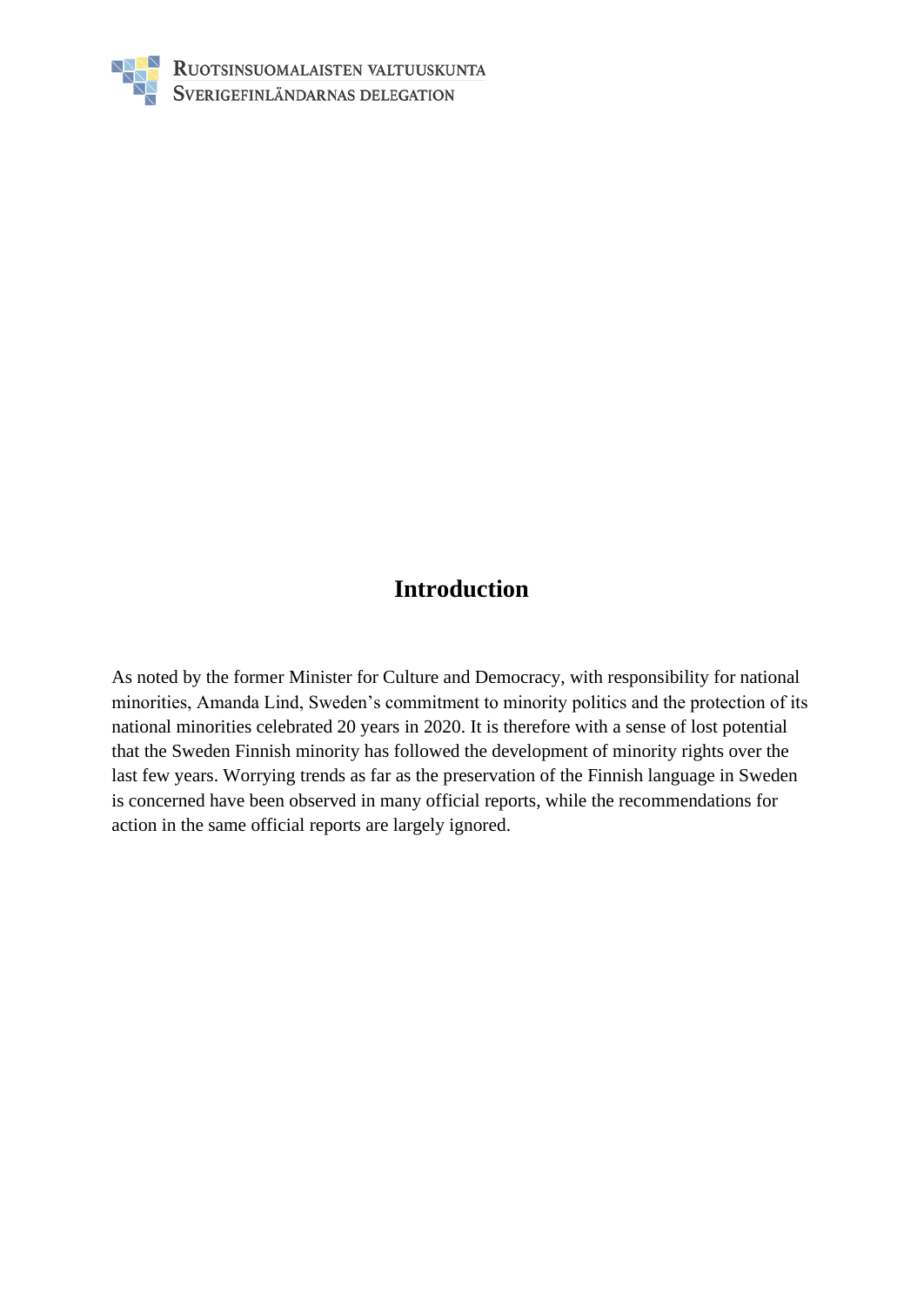#### **1. The state of the Swedish Minority Act**

The Swedish Act on National Minorities and National Minority Languages (SFS 2009:74) (the "Minority Act") was on the 1st of January 2019 amended with new provisions. This was part of an increase in ambition for the Swedish government when it comes to minority rights. Alas, as has been previously noted by minority representatives, the implementation or nonimplementation of said rights remains largely left up to the discretion of regional- and local authorities. This has left individuals without recourse when their rights are violated.

There is currently no supervising authority for the legislation in question, but the County administrative board of Stockholm together with the Sámi Parliament of Sweden reports to the government on the goals of minority policies. In their last report it is noted that great differences remain in how far different municipalities have gone when it comes to implementing minority rights.<sup>1</sup> When the situation varies widely based on which municipality you belong to, effective legal remedies become even more important.

A case has recently been noted where parents from one municipality wished for their children to attend a Finnish-speaking class in a neighboring municipality. They were initially declined but as they petitioned for review by the Board of Appeal for Education the board reversed the decision and resolved the case in the families favor. The municipality did not honor the decision and the children were not admitted to the class. The family then decided to sue both the municipalities at the district court. Sadly, they were not successful, which led them to be liable to pay for the municipality's legal fees. As the type of case is generally not covered by insurance in Sweden, the cost to the family is in the tens of thousands of Euros.<sup>2</sup>

It should be noted that the family in part argued that they were the subject of discrimination based on language. If language would have been included in the Discrimination Act of Sweden, each party would have had to carry their own legal fees as long as the plaintiff had a justified reason for filing the complaint. This is a mechanism that exists in order that individuals that believe themselves to be subject to discrimination will not be deterred by incurring potentially disastrous legal fees. For the Finnish speaking minority in Sweden, this is sadly not the case.

<sup>1</sup> *Nartionella minoriteter och minoritetsspråk – Minoritetspolitikens utveckling år 2021*, p. 9. <sup>2</sup> https://suijures.online/oppet-brev-till-skolpolitiker-i-vasteras-och-hallstahammar-om-att-krossa-enfinsk-familj/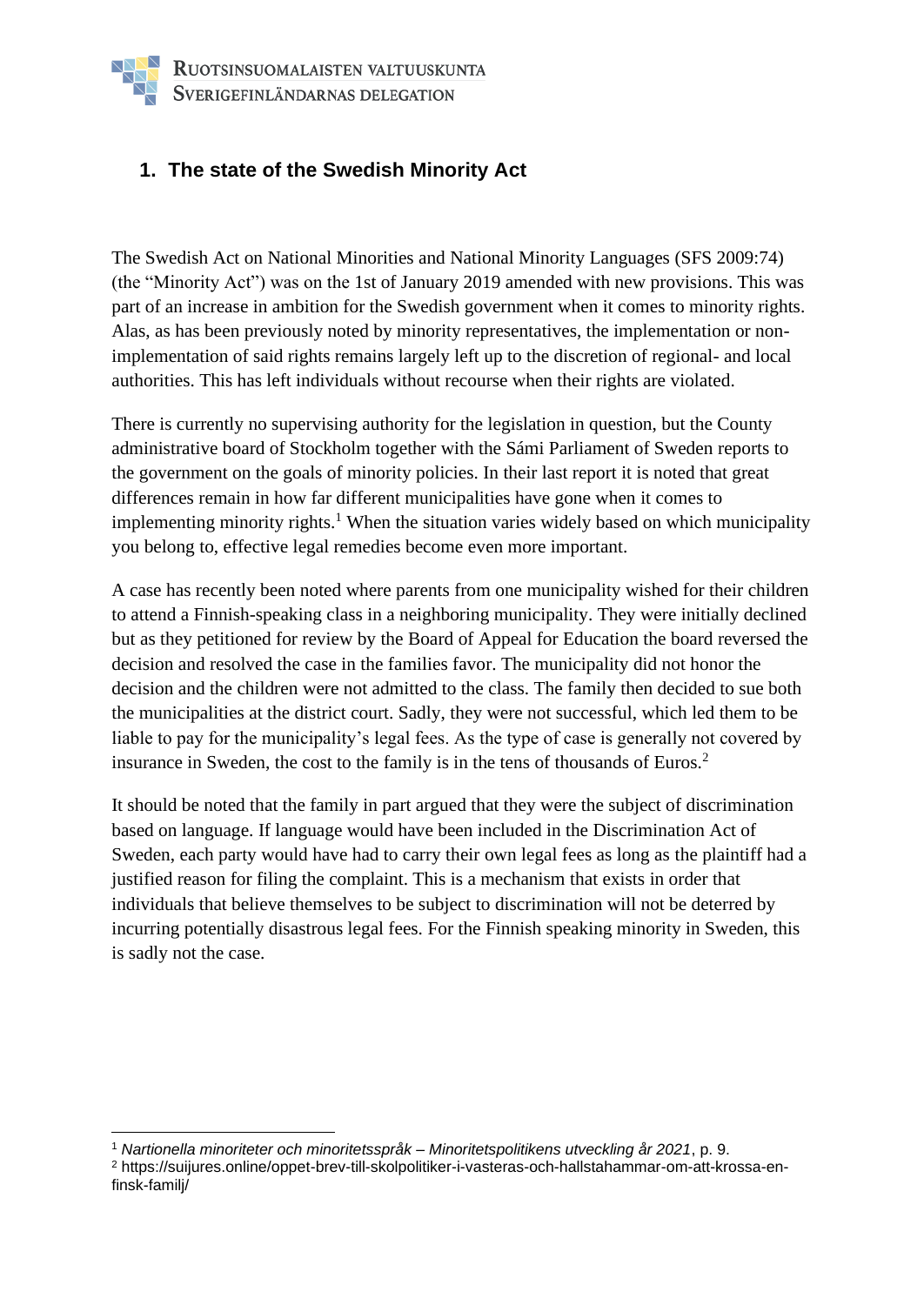#### **2. Language as a ground of discrimination**

The committee of experts of the European charter for regional or minority languages recommended in their seventh evaluation report on Sweden that the Discrimination Act should extend its grounds of discrimination so as to cover explicitly discrimination based on language. It was with great enthusiasm we received the news that the Swedish government would be reviewing the question.<sup>3</sup> But it was also with equal disappointment that we noted in the latest report from Sweden that it was stated that there are currently no plans to further investigate the question.

The government's position is that ethnicity as a ground of discrimination would be enough to satisfy the needs of our community. Not only is language and ethnicity not intrinsically connected in the way that is implied in the report, that this is not enough to protect the national minorities has also been made abundantly clear in the cases reviewed by the Equality Ombudsman  $(DO)^4$ . For the protection of minority- and language rights it is therefore necessary that Sweden complies with its international obligations and that the question of language as a ground of discrimination is reviewed.

Examples of the need for language as a ground of discrimination that have previously been reported, and reviewed by DO, are those of school children forbidden from speaking Finnish during recess and during handicraft class room group activities with other Finnish speakers. We would now wish to bring to the attention of the Committee of Experts more recent examples, where nurses at Finnish-language elderly ward were forbidden from speaking Finnish to one another during their lunch break. The reason given was that the lunch room was shared with staff from other wards and that in shared areas Swedish should always be spoken. When questioned by national media, the municipality in question has stated that this is part of their culture- and language policy.<sup>5</sup> As language is not recognized as a ground of discrimination, the nurses in question are left with no effective legal remedy within the national court system.

<sup>&</sup>lt;sup>3</sup> Åsa Lindhagen, Minister for Financial Markets and previously Minister for Gender Equality, in an interview published on the 18<sup>th</sup> of December 2020 with Radio Sweden.

<sup>4</sup> https://www.do.se/lag-och-ratt/stallningstaganden/att-anvanda-modersmal-i-skolan/

<sup>5</sup> https://www.svt.se/nyheter/uutiset/kunta-vastaa-tyopaikoilla-puhutaan-kielta-jota-kaikki-ymmartavatja-huddingessa-se-on-ruotsi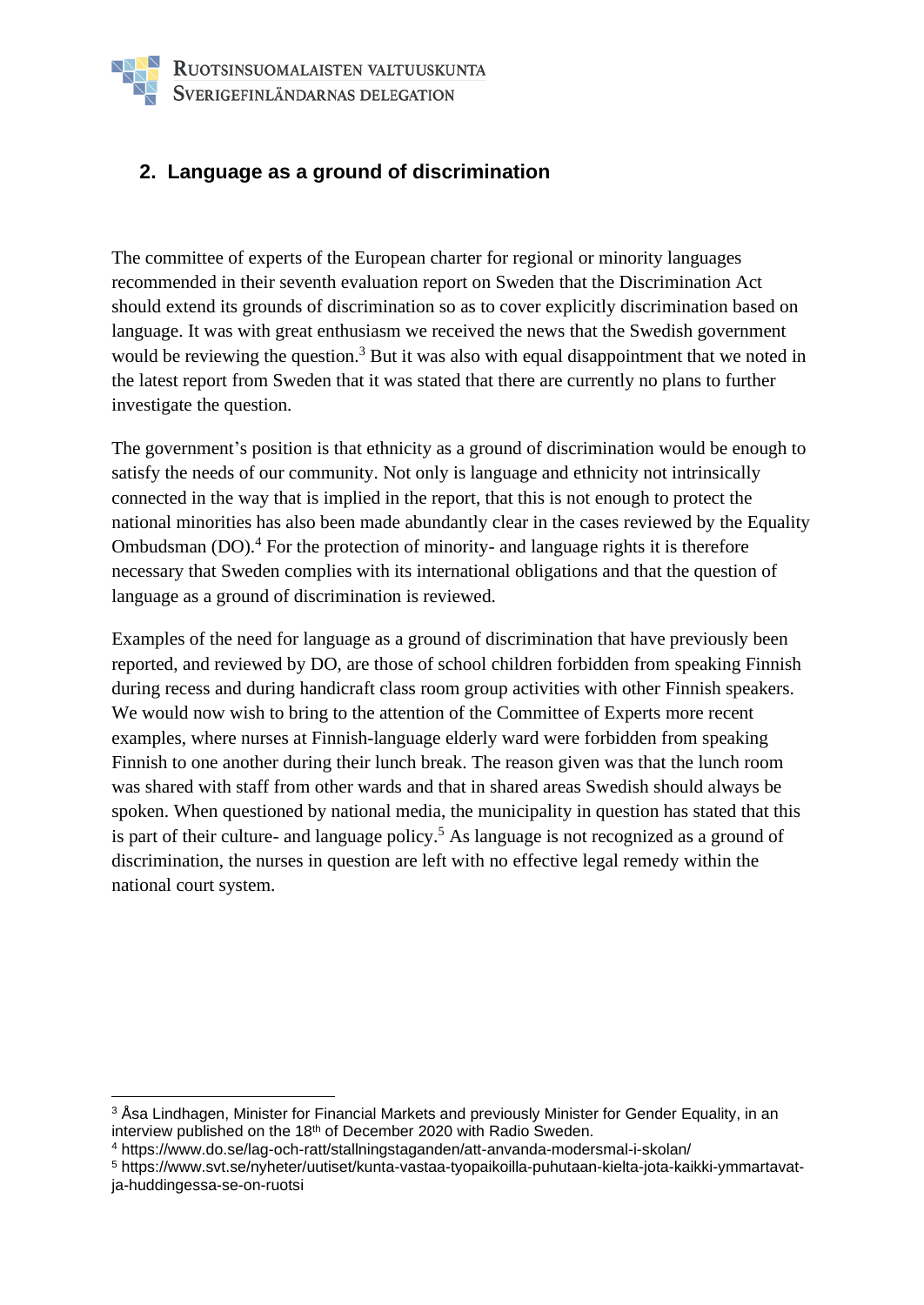### **3. Minority languages and teaching about national minorities in the educational system**

In 2021 the Swedish National Agency for Education was given a governmental assignment to increase the availability and quality of education for national minority languages. This includes support for teaching, such as teaching materials.

The teaching of their mother tongue for speakers of national minority languages continues to in part be provided by ambulating teachers that travel between their students outside of their ordinary schedule or by unlicensed teachers. The situation is improved somewhat by new training that has been provided for these teachers.

The report "In the margin" (2012:2) by the Swedish National Agency for Education, a quality assessment of the teaching of mother tongue and bilingual teaching of minority languages, provides a clear image of the structural difficulties facing our minority language. Local municipalities fail to comply with the requirement to inform parents of their rights to education of minority languages. This is due to both a lack of incentives to do so and due to a lack of information when it comes to minority rights.

It is also common to refer to the difficulty of finding teachers. This is often due to a lack of interest, as an inventory on local language resources has rarely, if ever, been made. But it is also a problem that stem from the lack of an uninterrupted chain of education from primaryto higher education. We simply do not have enough trained teachers able to teach Finnish. As of today, no upper secondary school (gymnasium) in Sweden offers the option to learn Finnish as a modern language.

In September of 2020 the Swedish Institute of Language and Folklore (ISOF) was given the task of reviewing the state of the national minority languages. The inquiry concluded that the future of the minority languages was worrying and that the main focus should be on education in minority languages. They also provided an action plan consisting of 81 items. In an additional request, the Swedish government then asked ISOF to shorten the list and select the 6 most important items, and to exclude suggestions regarding education as these would be looked at separately. Not only is this lack of ambition worrying, it is our belief that there is considerable risk in these questions being separated. A holistic approach is required in order to guarantee the preservation of the national minority language as the current situation is dire.

We are also troubled by the development in the view on charter schools. The current model, where Finnish schools are being run as charter schools is due to the lack of interest from the government in providing schools or classes for Finnish speaking children. It is our opinion that in order to preserve and strengthen Sweden's minority languages this option should also be provided in public schools.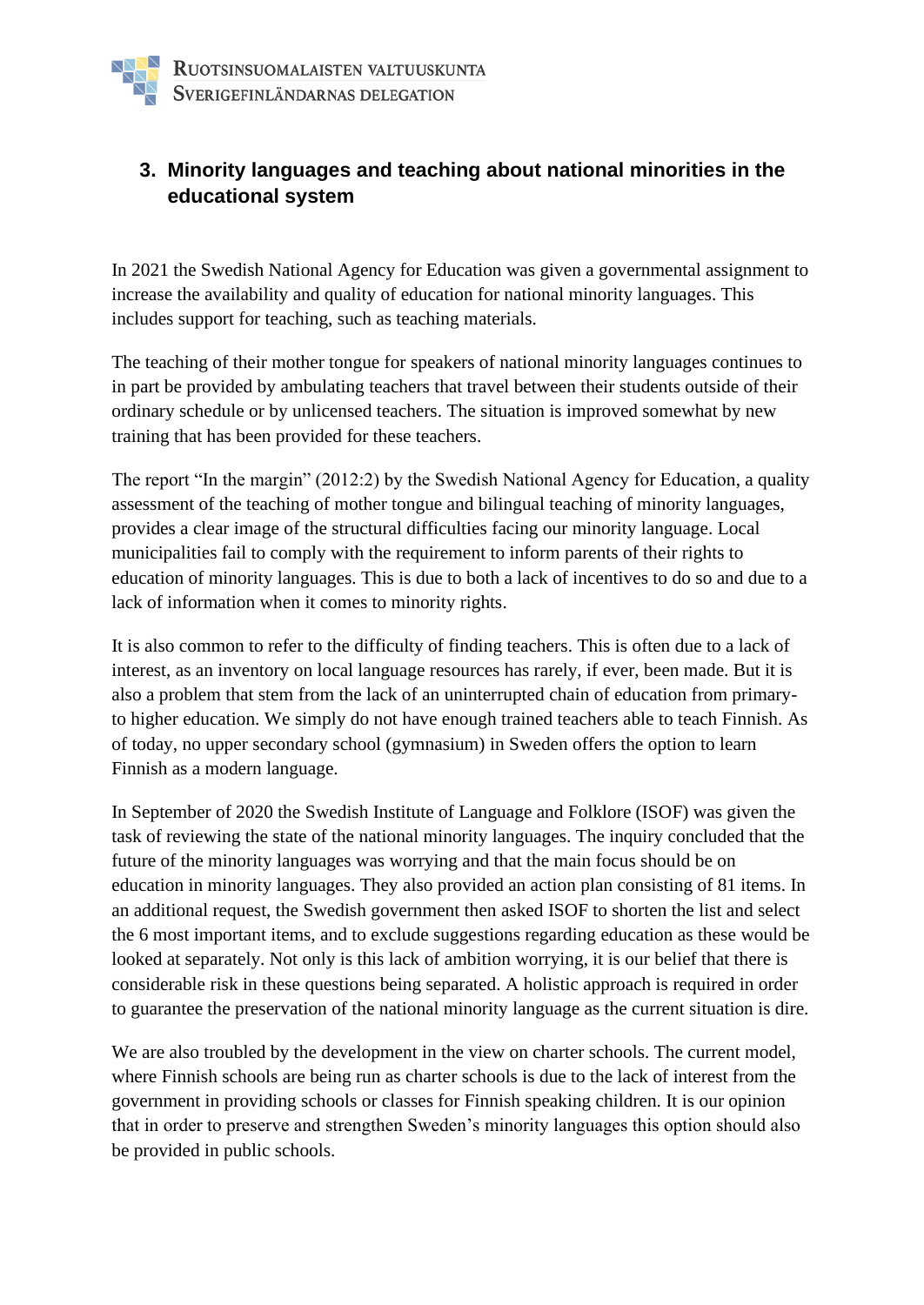

Governmental financing and national coordination are both required in order to guarantee access to education for Finnish-speaking children throughout Sweden. ISOF also provided a suggestion that designated funding should be provided to municipal and charter schools in order to provide incentives for bilingual teaching. The ministry of education and research replied that this would be difficult to provide this as supporting certain charter schools before others would be impossible.<sup>6</sup>

#### **4. Elderly care**

The state of elderly care for the minority in many ways reflects the state of the education system. Municipalities often fail to ask if the caretaker would wish for care in Finnish, therefore a need is not established. If a need is established, a lack of qualified staff is instead cited as an issue. This due to a lack of inventory of language resources. Finnish-speakers are not identified and therefore cannot be put to use.

During the ongoing pandemic, Finnish born residents of Sweden was the migrant group most at risk to die due to Covid-19. This was in part due to high average age of these migrants, again highlighting the urgent need for care of the elderly that our group requires. It has been previously noted how due to increased age, previously known Swedish can often be forgotten. This also makes the need for staff well versed in Finnish a necessity for proper care.

#### **5. Cultural sustainability**

The government has given ISOF the task of establishing a language center for Finnish, Jiddisch, Meänkieli and Romani chib during 2020–2024. This has been very positively received by our minority, although more than one language center would be of great use as our minority is widely spread throughout Sweden.

We have been noting a negative trend when it comes to public service, especially when it comes to the national public television broadcaster SVT. Although the provisions for funding require that the amount of programming in minority language increases, this has not always been the case. For many, especially elderly, Finnish speaking residents of Sweden, the daily

<sup>6</sup> Ministry of education and research, U2020/05237.